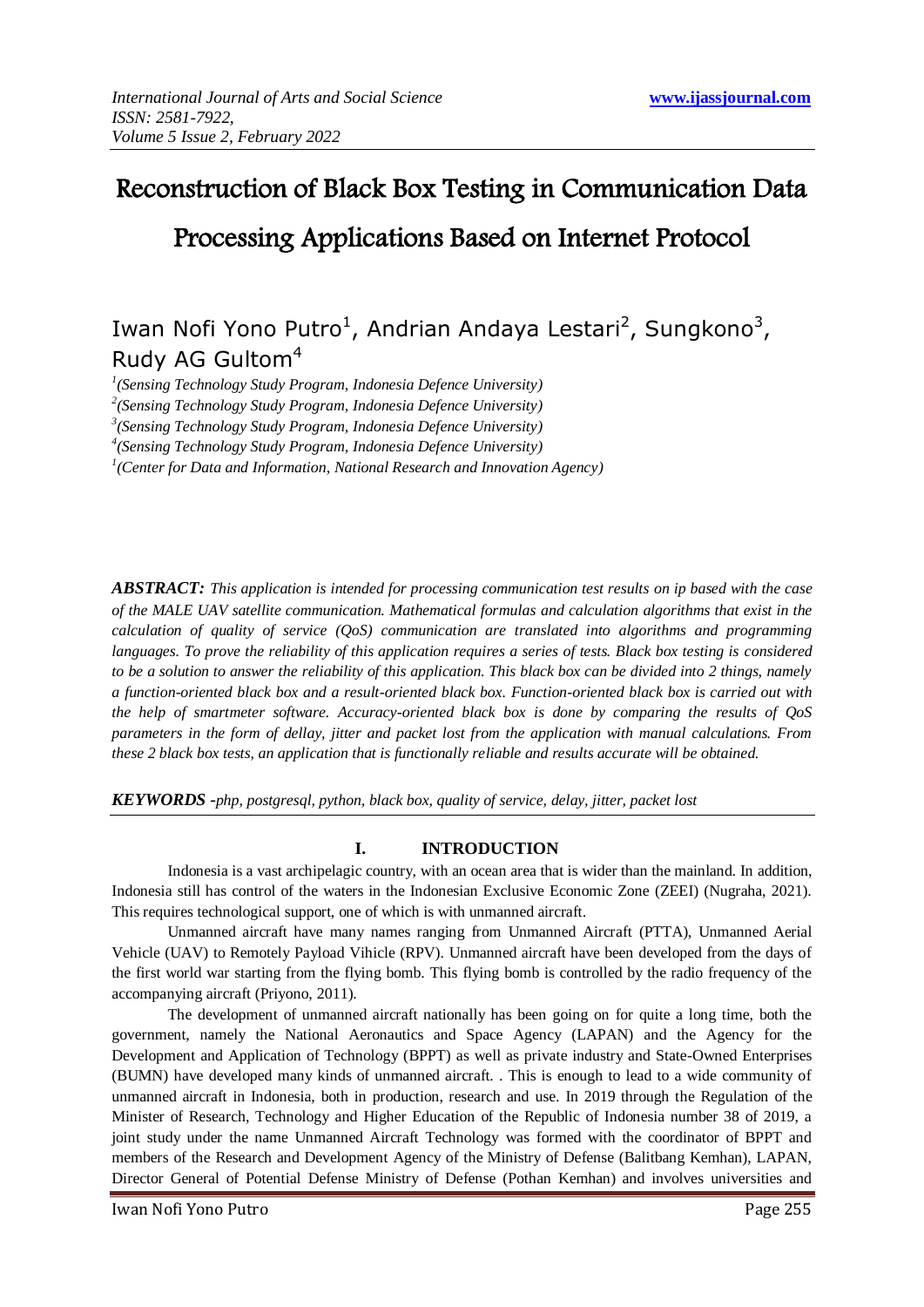industry. The product of this research is a prototype suitable for the PTTA industry and its supporting policies. Meanwhile, the product of the specified innovation is Unmanned Armed Aircraft (Regulation of the Minister of research, technology and higher education of the Republic of Indonesia number 38 of 2019). From this ministerial regulation, the National Research Priority Consortium for Unmanned Aircraft with Medium Altitude Long Endurance (PRN PUNA MALE) was formed.

The Line Of Sight (LOS) Operating System is used if communication between GCS and UAV can be connected directly without obstacles and in real time, if communication is lost between GCS and UAV because LOS cannot occur, the Beyond Line Of Sight (BLOS) operating system will take over the communication. Satellite communication on the UAV can be used to increase the range of communication when LOS communication cannot reach it (Niephaus et al., 2016).

Satellite communication for popular mobility on L band Satellite. However, L band communication has a narrow bandwidth, in the published L band test at the Aviation Technology Center, it is stated that the transmission bandwidth reaches 68-78 Kbit (Rahayu et al., 2019). This is quite small if it will be used for a PUNA MALE class UAV. Options for getting large bandwidth are in C band, Ku band and Ka Band. However, the C band antenna is too large for PUNA MALE, so the C band is excluded from the choice of satellite communication types. The Ka Band has a very sensitive air attenuation character, this is also a serious consideration, so the Ku Band was chosen. As for Ku band satellite communication, there are no regulations for use for mobility. To get proof that Ku Band communication can work for mobility, both static and mobility tests are carried out. The results of this test become material in the quality of communication, we know Quality of Service in communication. So that it can be used as a Ku Band recommendation for PUNA MALE.

Tests in internet protocol (IP) based communication are carried out in order to maintain the quality of the communication. This needs to be done randomly or periodically. In practice, this test is usually carried out using the Transmission Control Protocol (TCP) and User Datagram Protocol (UDP) protocols. This test is carried out by tapping communications from both sides of the point to be tested. The main parameters of service quality include (Campbell et al., 1998):

1. Lost Package

2. Delay

3.Jitter

There is a lot of data from this test in just a few minutes, so the data can be obtained. So the processing will be very time consuming. Therefore it was chosen by the author to create a web-based application to facilitate the processing of the data. So that it will be easy to make decisions regarding the Service Quality of the PUNA MALE communication system if it is necessary to do random testing to ensure the condition of the channel data or use it in the context of initial research on the PUNA MALE communication development (Niephaus et al., 2016).

# **II. RESEARCH METHODOLOGY**

In research for software development, the Software development life cycle (SDLC) research method will be known. This method presents the process in software development from design to evaluation. SDLC is divided into 4 stages, namely (Campbell et al., 1998):

- 1. Planning
- 2. Analysis
- 3. Design
- 4. Implementation



Iwan Nofi Yono Putro Page 256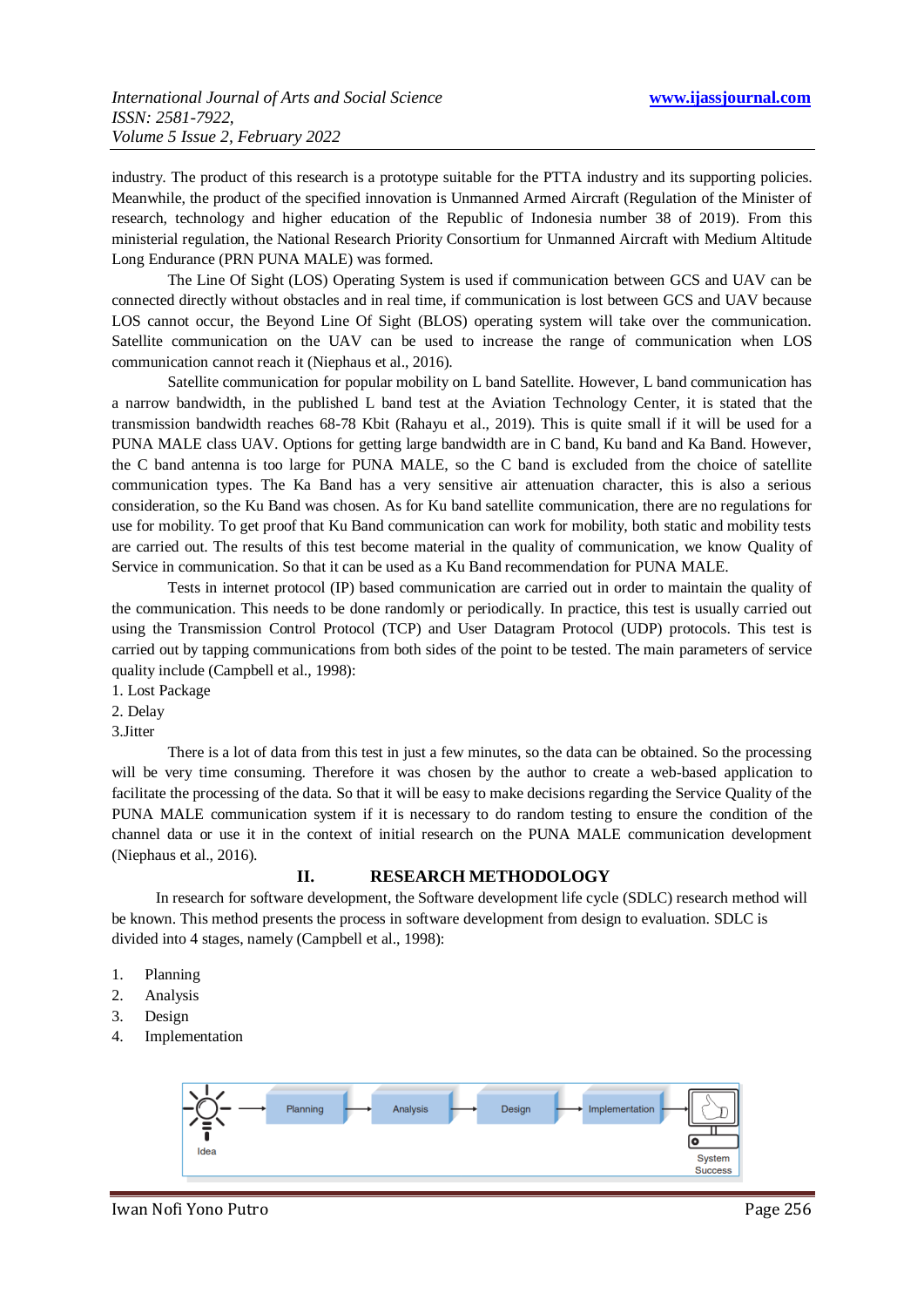#### Figure 1. SDLC Flow

#### **1. Quality of Service Communication**

QoS is often a parameter of the quality of a communication. In his article, Campbell describes the parameters of QoS consisting of Packet Lost, delay and jitter (Campbell et al., 1998).

#### **a. Lost Packet**

The definition of Packet Lost is the percentage of packets lost during the data transmission process (Hasanul Fahmi, 2018). The Packet Lost formula can be described as below.

$$
pl = ((p_t - p_r)/p_t) \times 100\%
$$

 $pl = packets lost$ ; pt = number of packets transmitted; pr = number of packets received

#### **b. Delay**

Delay can be interpreted as the time required for sending data from the sender to the recipient (Hasanul Fahmi, 2018). The delay calculation can be written in the formula as below.

$$
d=\,t_r-\,t_t
$$

 $d =$  delay; tt = time transmit; tr = time received

#### **c. Jitter**

Jitter is the variation between 2 delays in the data transmission process (Hasanul Fahmi, 2018). Jitter calculation is by subtracting the delay from one another. For example, the second delivery delay minus the first delivery delay is the first jitter.

$$
j = d_n - d_{n-1}
$$

 $J =$  jitter; dn = delay to n;

#### **2. IEEE Testing Standards for software anomalies**

*Institute of Electrical and Electronics Engineers*(IEEE) is an international organization consisting of technology experts with the aim of advancing technology in the world. IEEE has many branches of technology expertise, one of which is the IEEE Computer Society which is engaged in information processing and computers. Through the IEEE Computer Society, issued various regulations for the manufacture of computer software and applications. Among them is the IEEE standard 1044-2009 on the classification standard for errors in software. This standard enhances the IEEE standard 1044 -1993. In the 1993 version there are some things that are still considered imperfect (IEEE, 2010). In the IEEE standard 1044-2009 the risk categorization is divided into three as shown in the table below.

| No             | Category  | Error     |
|----------------|-----------|-----------|
|                | Tall      | $> 70\%$  |
| $\overline{2}$ | Currently | 40% - 70% |

| Table 1.Risk Category |  |
|-----------------------|--|
|-----------------------|--|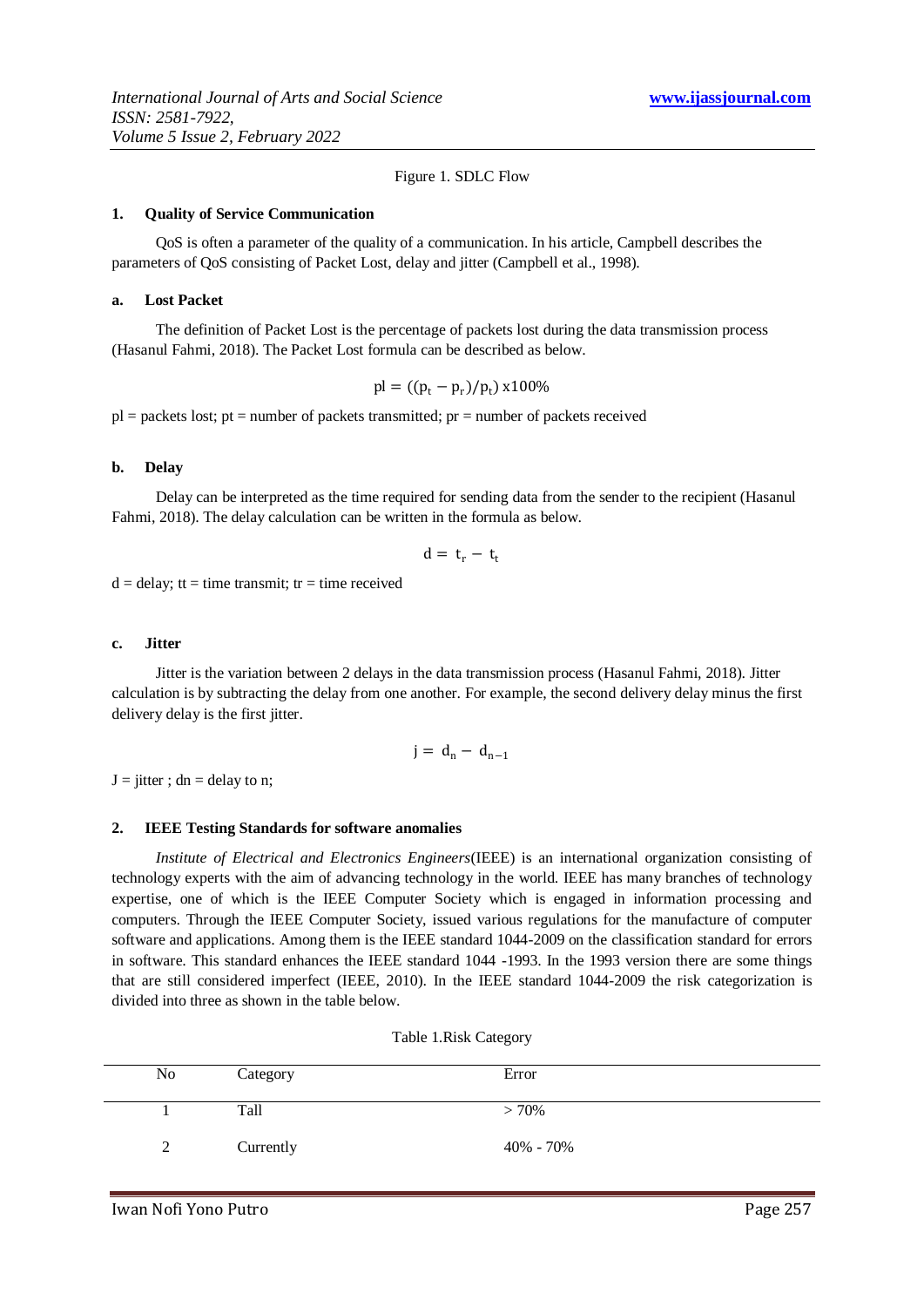3 Low  $< 40\%$ 

#### **3. Black Box Test**

According to Pressman, black box testing is a testing process that prioritizes the existing functions of a system. So that the test ignores things that are in the system (Pressman, 2001). The purpose of this test is to find:

- 1. Function error
- 2. Display error
- 3. Error in database
- 4. Work process error
- 5. Initialization and termination errors.

The objectives of this test are:

- 1. Validate the function
- 2. View the behavior and performance of the tested system
- 3. What inputs make a good system
- 4. System sensitivity to input values
- 5. Limitation of data that can be processed
- 6. System speed in processing data
- 7. Effect of data combination on the system

As a whole, this black box will test the application input that is entered into the expected output without looking at the algorithm in the process. This is considered sufficient to test the process in an application so that it is considered to work properly.

#### **4. Research Instruments**

This research instrument in the form of hardware and software. Software in the form of:

a. Dbeaver

Is software for designing and managing databases. This software is open source.

b. Atom

Is a software interface to perform various programming languages. In this research, it is used to code PHP, HTML and CSS. This software is open source.

c. Httpd server

Isa software used for PHP servers.

d. Postgresql server

Is a server for the database of applications that are built.

e. Centos 7

Used for the operating system of the application server.

f. SmartMeter.io

Is a software that can be used in automatic black box testing. This software is free for trial and paid if you want to have more facilities. The smartmeter that researchers use is a free one.

Meanwhilen for the hardware used in the form of a server has the following specifications: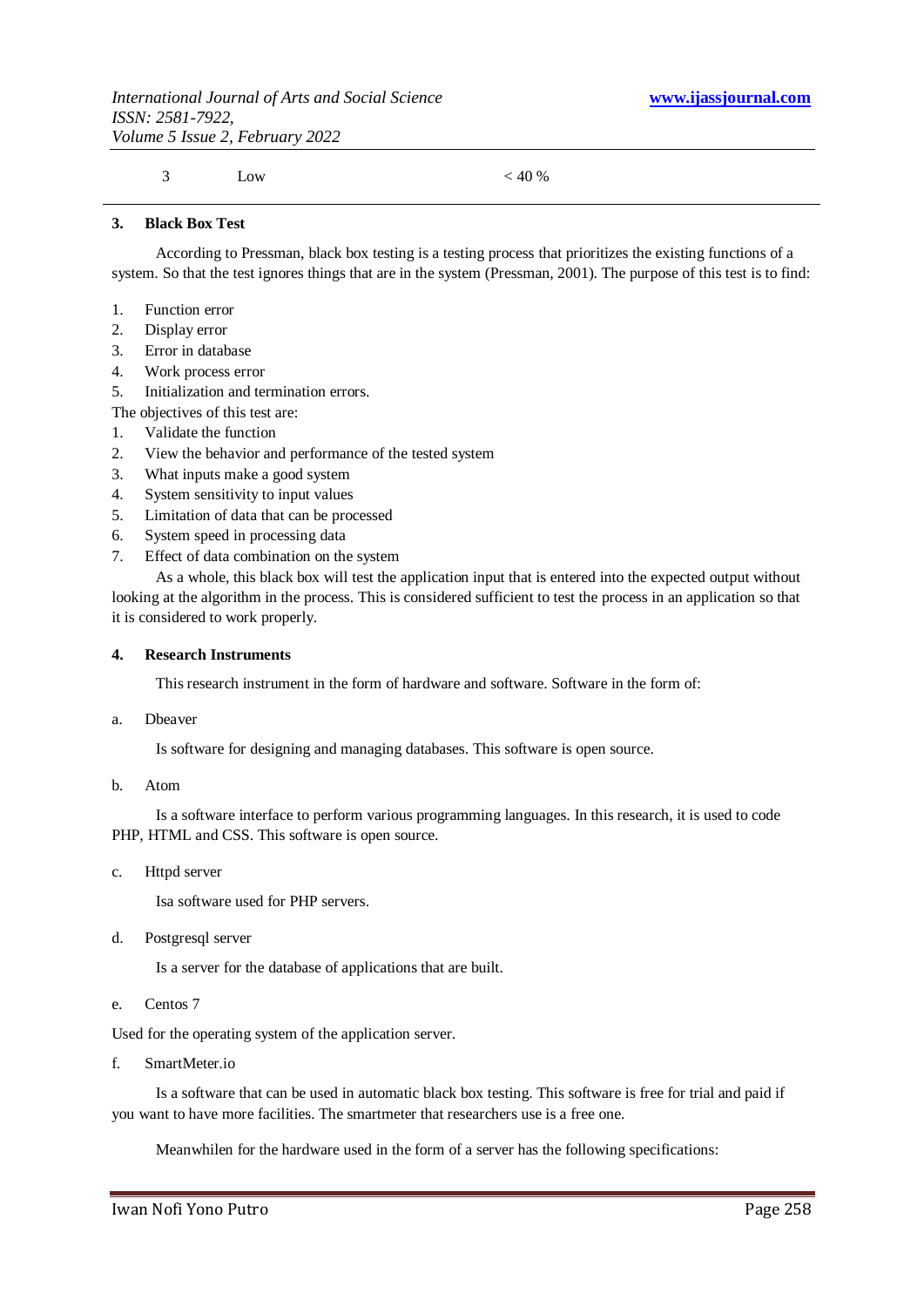- 1. Processor : Intel Xeon E-2134 3.50GHz
- 2. Memory : 16 Gb DDR4 2666 MHz
- 3. Hard disk : Samsung SSD 850 1Tb and SanDisk SSD PLUS 120Gb ForThe client hardware specifications used in the form of a laptop are as follows:
- 1. Processor : AMD Ryzen 5 3500U with Radeon Vega Mobile Gfx
- 2. Memory : 16 Gb DDR4 2666 MHz
- 3. Hard disk : Samsung SSD 860 1Tb and WDC PC SA530 SSD M2 256 Gb

## **III. RESULT AND DISCUSSION**

In order to validate this application, two black box tests were carried out, namely functionally and in accuracy of application calculations. Functionally, researchers use smartmeter software that can perform tests automatically after we make a test plan. As for the accuracy of the calculations, it is done by comparing manual calculations with the results of calculations by the application.

#### **1. Functional Testing**

Smartmeter is a software that can perform black box testing automatically according to a previously recorded procedure. This software is paid butthere isthe free version.



Figure 2.Smartmeter start

| ■佐島県 M目目 +=クトル3回米市街 一名 海洋国                                                                                                             |            |                                                     |            |      |            |           |               |                     |              |                                               |          |
|----------------------------------------------------------------------------------------------------------------------------------------|------------|-----------------------------------------------------|------------|------|------------|-----------|---------------|---------------------|--------------|-----------------------------------------------|----------|
| <b>Editor Rutnar</b>                                                                                                                   |            |                                                     |            |      |            |           |               |                     |              |                                               |          |
| - A Test Plan<br>C - FIP Cookie Manager                                                                                                |            | et@rm - Controller Summary Report                   |            |      |            |           |               |                     |              |                                               |          |
| <b>B</b> Virtual Islam                                                                                                                 | Name-      | Controller Summary Regort                           |            |      |            |           |               |                     |              |                                               |          |
| Controller Summary Report                                                                                                              | Commercia  |                                                     |            |      |            |           |               |                     |              |                                               |          |
| A View Bength Tree<br>J Local PerfNon-<br>EXAMPLE Ortenson Response < 2 sec<br>E EXAMPLE Citarian No Emors<br>COMPLE Citerian CPU + 75 |            | Write results to file / Read from file              |            |      |            |           |               |                     |              |                                               |          |
|                                                                                                                                        |            | Flename imsults/20220103-133401-blackbox report.itl |            |      |            | Stewart.  |               |                     |              | Log/Deplay Only. If Krons Successes Configure |          |
|                                                                                                                                        | tabel      | a Sansier                                           | Average    | Mm.  | <b>Max</b> | Std. Dev. | <b>Strong</b> | Throughout Received |              | Sent Kärsec Avg Bytes                         |          |
| A Percenting line :                                                                                                                    | 001 Hala   | 22                                                  | 132        | 102  | 252        | 35.99     | 0.00%         | 1.9/sec             | 8.17         | 2.84                                          | 4339.0   |
|                                                                                                                                        | 002 Smp.,  | $^{12}$                                             | $+3$       | 32   | 116        | 13.03     | 0.00%         | 3.0NAC              | 4.31         | 2.95                                          | 2293.0   |
|                                                                                                                                        | 003. Pros. | 30 <sup>2</sup>                                     | <b>SER</b> | 300. | 1409       | 234.65    | 0.00%         | 1.Wsec              | <b>SIR6S</b> | 4.48                                          | 230678.0 |
|                                                                                                                                        | DOA Proc.  | 20                                                  | 125        | oa   | ter        | 20.57     | 0.00%         | 1.Weec              | 11:07        | 3.19                                          | 6045.0   |
|                                                                                                                                        | OOS EXPE-  | 29                                                  | 21         | 12   | 125        | 24.26     | 0.00%         | 1.9/sec             | 8.691        | 2.54                                          | 4729.0   |
|                                                                                                                                        |            |                                                     |            |      |            |           |               |                     |              |                                               |          |
|                                                                                                                                        | 006 Hap.   | 29                                                  | 33.3       | 22   | 320        | 46.71     | a così.       | 1.9/esc             | 6.18         | $-1.71$                                       | 3377.0   |

Figure 3. Black box data retrieval process with a smartmeter

This test is carried out to see the function of the application without seeing the process in it so that in detail this test is carried out for each function as below.

- 1. Function save test data
- 2. Function to process data delay
- 3. Function to process packet lost
- 4. The function of exporting the results of data processing and processing data jitter
- 5. Function of clearing test data

The test results with the smartmeter will show the error and success numbers of the process carried out according to the prepared plan. The test results are as in the table below.

|      | Table 2. Black Box Test Results |         |       |
|------|---------------------------------|---------|-------|
| Test | Min                             | Max(ms) | Error |
|      | (ms)                            | (% )    |       |
|      |                                 |         |       |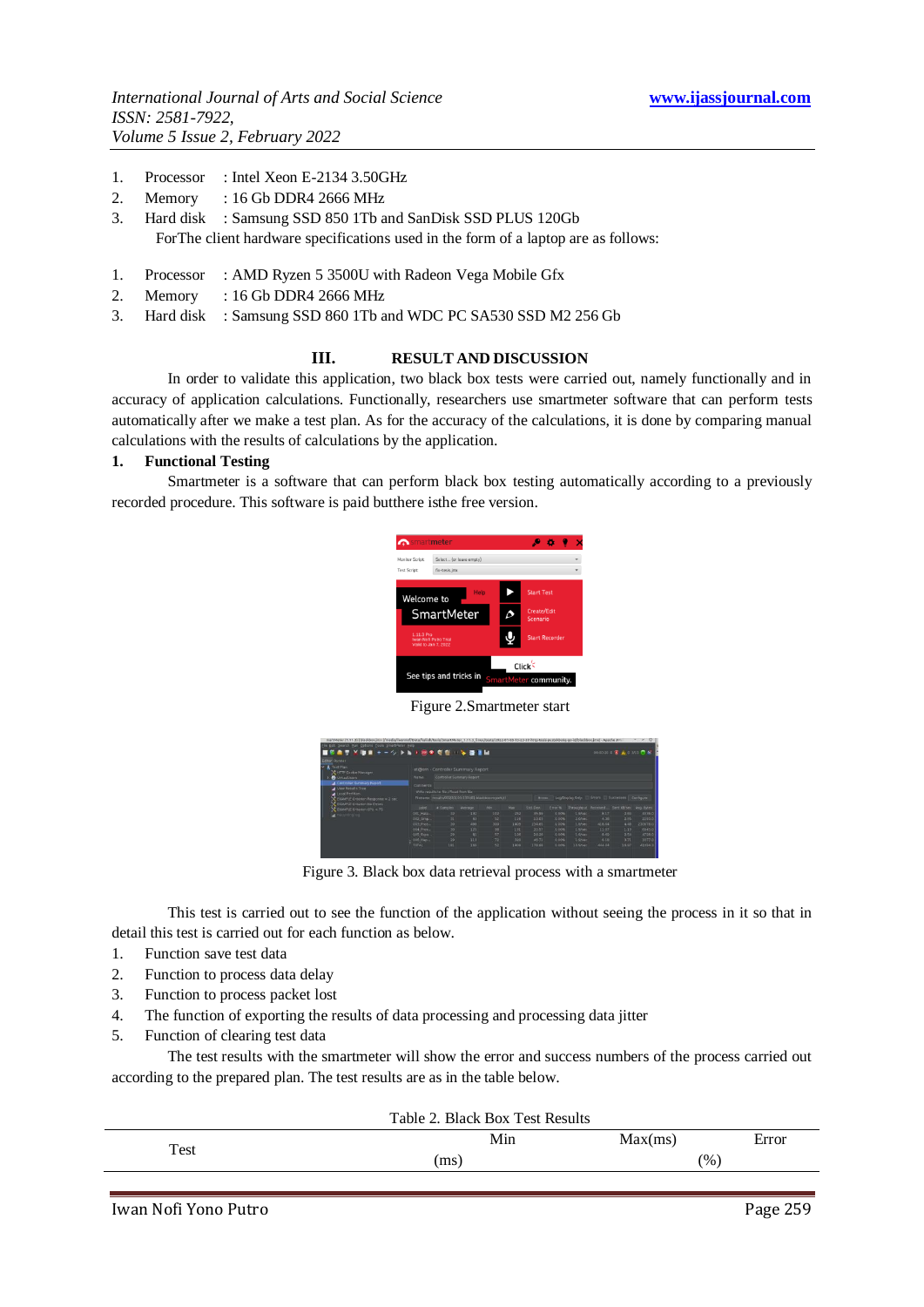*International Journal of Arts and Social Science* **www.ijassjournal.com**

| International Journal of Arts and Social Science |
|--------------------------------------------------|
| <i>ISSN: 2581-7922,</i>                          |
| Volume 5 Issue 2, February 2022                  |

| Front page                     | 93  | 1182 | 0.00 |
|--------------------------------|-----|------|------|
| Save data                      | 41  | 298  | 1.35 |
| Process delay                  | 243 | 1445 | 0.92 |
| Packet lost process            | 95  | 416  | 0.00 |
| Export data and jitter process | 14  | 1165 | 0.46 |
| Clear data                     | 64  | 676  | 0.93 |
| Average                        |     |      | 0.61 |

## **2. Accuracy Test**

Withthe formula that has been submitted, the data will be compared when manual calculations are carried out with application calculations as validation of the application. In this case, a sample of 30 data was taken sequentially in the existing test data and carried out 3 times with different samples as for the comparison as shown in the table below.

| delay<br>294<br>290<br>297 | 299<br>297<br>290<br>291<br>336<br>348 |                     | <b>Jitter</b><br>6<br>0<br>3               | 5<br>0        |
|----------------------------|----------------------------------------|---------------------|--------------------------------------------|---------------|
|                            |                                        |                     |                                            |               |
|                            |                                        |                     |                                            |               |
|                            |                                        |                     |                                            |               |
|                            |                                        |                     |                                            | 5             |
|                            |                                        | 8                   |                                            | 2             |
| 6.67                       |                                        | 23.33%              | 30%                                        |               |
|                            |                                        |                     |                                            |               |
|                            |                                        |                     |                                            |               |
| 294                        | 297                                    | 3                   | 6                                          | 5             |
| 290                        | 291                                    | 0                   | 0                                          | 0             |
| 297<br>335                 | 348                                    | 6                   | 3                                          | 5             |
|                            |                                        |                     | 8                                          | 2             |
| 6.67%                      |                                        |                     |                                            | 30%           |
|                            |                                        | delay<br>299<br>290 | Table 4. Application Calculation<br>23.33% | <b>Jitter</b> |

# **IV. CONCLUSION**

Validation of this application is done by comparing with manual calculations and black box testing. From the comparison of the results of the application with manual calculations obtained the same results. Meanwhile, with a black box using a smartmeter, the error is below 2%, so the error in the application process is very small. So it can be concluded that manual validation and black box shows that the application is valid. This will be very suitable when it has to be used in processing data on MALE satellite communication which requires good accuracy.

# **REFERENCES**

- [1.] Priyono, E. (2011). Pesawat terbang tanpa awak (PTTA) sebagai salah satu komponen kekuatan udara. Jurnal Industri Elektro Dan Penerbangan, 1(2).
- [2.] Peraturan Menteri riset, teknologi, dan pendidikan tinggi Republik Indonesia nomor 38 tahun 2019 tentang prioritas riset nasional tahun 2020-2024.
- [3.] Niephaus, C., Kretschmer, M., & Ghinea, G. (2016). QoS provisioning in converged satellite and terrestrial networks: A survey of the state-of-the-art. IEEE Communications Surveys and Tutorials, 18(4), 2415–2441.